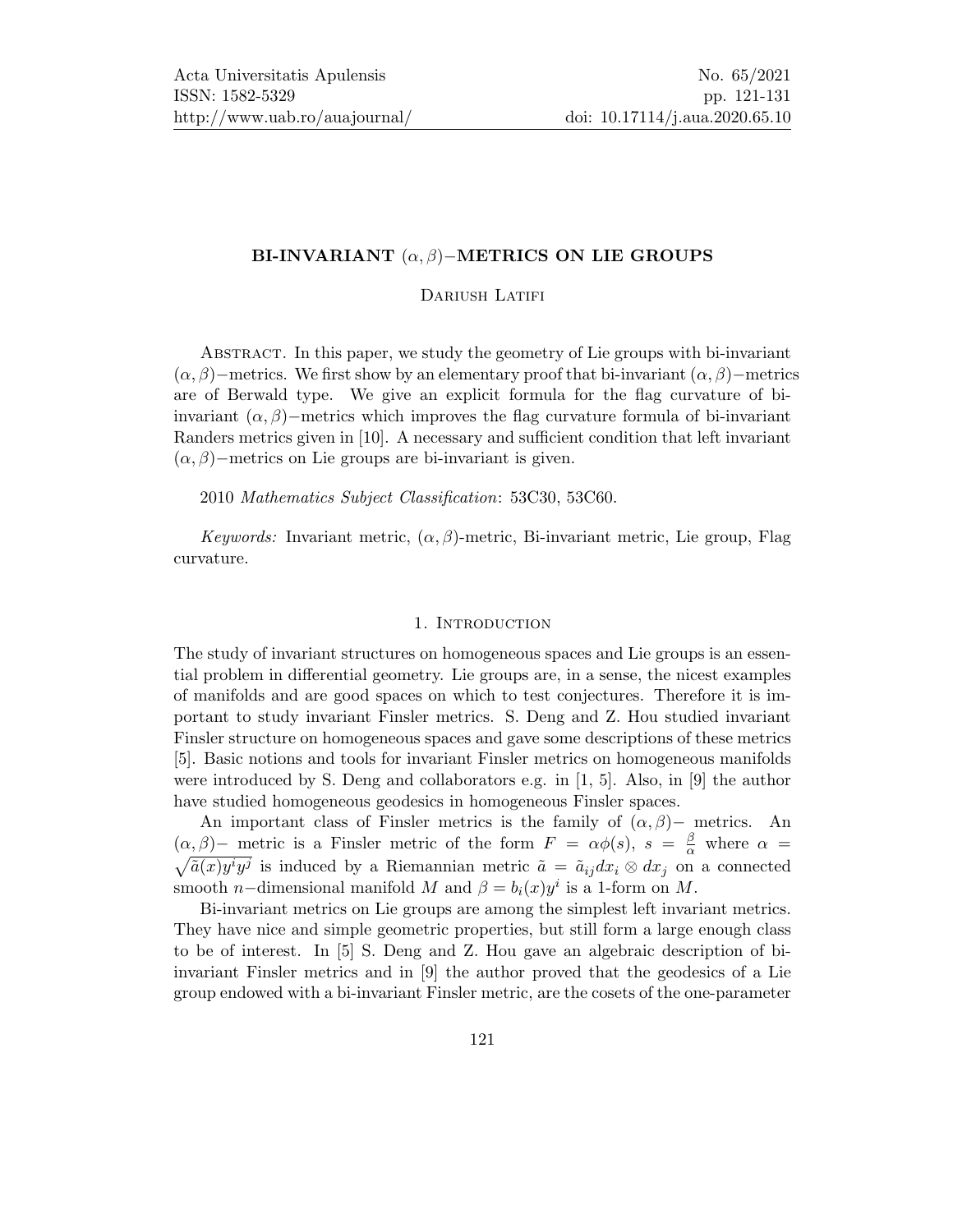subgroups. Also in [\[9,](#page-10-2) [10,](#page-10-1) [11\]](#page-10-3) the author have studied bi-invariant Rander metric and bi-invariant Finsler metrics.

The arrangement of this paper is as the following. In sec. 2, we present some preliminaries on invariant  $(\alpha, \beta)$ −metrics. In sec. 3, we study the geometric properties of bi-invariant  $(\alpha, \beta)$ −metrics on Lie groups. A necessary and sufficient condition that left-invariant  $(\alpha, \beta)$ −metrics are of Berwald type is given then with an elementary proof we prove that bi-invariant  $(\alpha, \beta)$ −metrics are of Berwald type. We give an explicit formula for the flag curvature of bi-invariant  $(\alpha, \beta)$ −metrics. A necessary and sufficient condition that left invariant  $(\alpha, \beta)$ −metrics on Lie groups are bi-invariant is given. This paper provided a convenient method to compute the flag curvature of bi-invariant  $(\alpha, \beta)$ –metrics on Lie groups.

# 2. LEFT INVARIANT  $(\alpha, \beta)$ −METRICS ON LIE GROUPS

A Finsler metric on a manifold M is a continuous function,  $F: TM \longrightarrow [0,\infty)$ differentiable on  $TM - \{0\}$  and satisfying three conditions:

- (a)  $F(y) = 0$  if and only if  $y = 0$ ;
- (b)  $F(\lambda y) = \lambda F(y)$  for any  $y \in T_xM$  and  $\lambda > 0$ ;
- (c) For any non-zero  $y \in T_xM$ , the symmetric bilinear form  $g_y : T_xM \times$  $T_xM \longrightarrow R$  given by

$$
g_y(u, v) = \frac{1}{2} \frac{\partial^2}{\partial s \partial t} [F^2(y + su + tv)]|_{s=t=0}
$$

is positive definite.

For each  $y \in T_xM - \{0\}$ , define

$$
C_y(u, v, w) = \frac{1}{4} \frac{\partial^3}{\partial s \partial t \partial r} [F^2(y + su + tv + rw)] \mid_{s=t=r=0}.
$$

C is called the Cartan torsion.

Let  $\pi^*TM$  be the pull-back bundle of the of the tangent bundle TM by  $\pi:TM$  ${0} \rightarrow M$ . The pull-back bundle  $\pi^*TM$  admits a unique linear connection, called the Chern connection which is torsion free and almost  $g$ –compatible. (see [\[2,](#page-9-2) [3,](#page-9-3) [7\]](#page-10-4)). It is easy to see that torsion freeness is equivalent to the absence of  $dy<sup>k</sup>$  terms in connection 1-forms,

$$
\omega^i_j = \Gamma^i_{jk} dx^k,
$$

together with the symmetry

 $\Gamma^i_{jk} = \Gamma^i_{kj}.$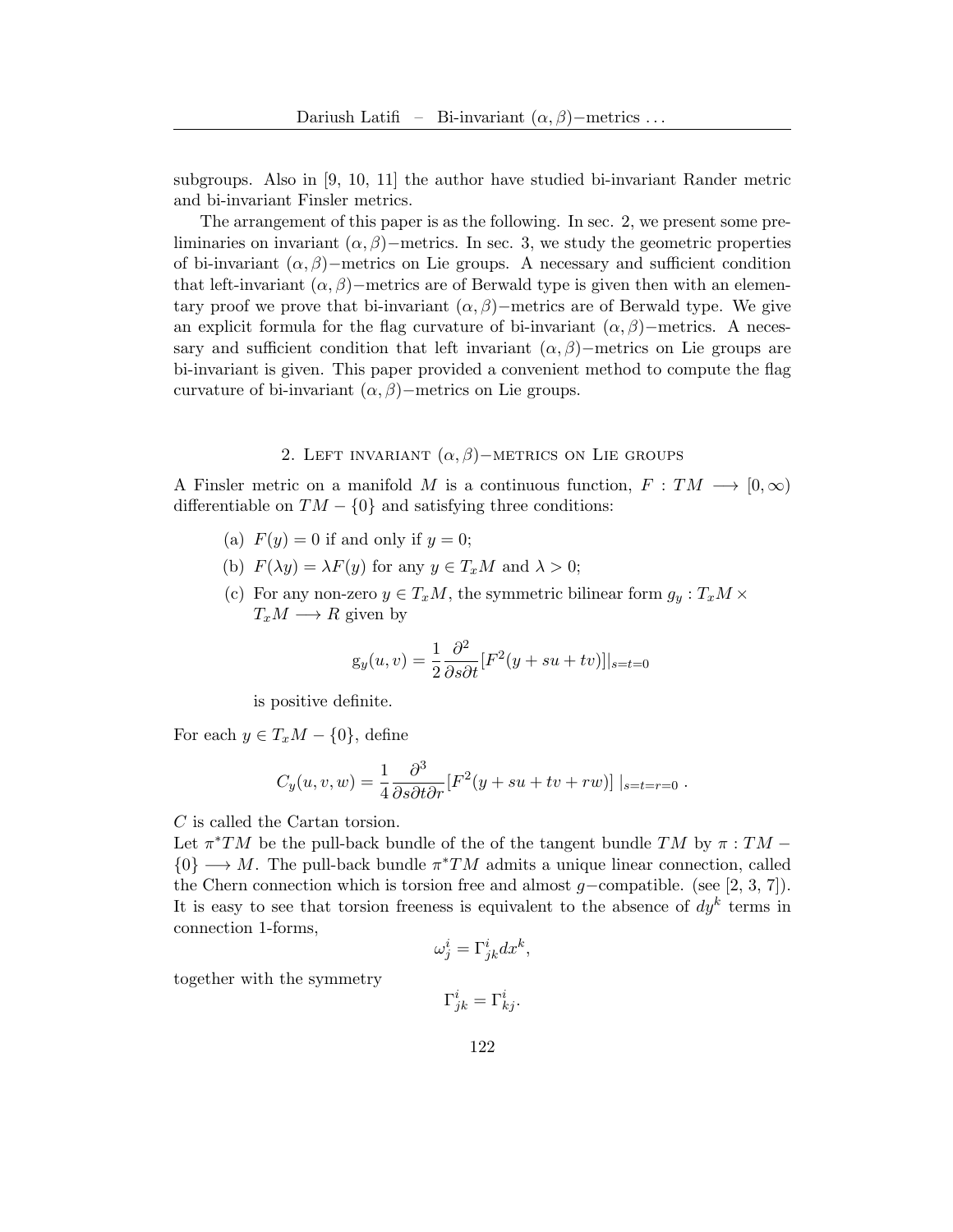A Finsler metric  $F$  on a manifold  $M$  is called a Berwald metric if in any standard local coordinate system  $(x^i, y^i)$  in  $TM - \{0\}$ , the Christoffel symbols  $\Gamma^i_{jk} = \Gamma^i_{jk}(x)$ are functions of  $x \in M$  only, in which case,  $G^i = \frac{1}{2}$  $\frac{1}{2}\Gamma^i_{jk}(x)y^j y^k$  are quadratic in  $y = y^i \frac{\partial}{\partial x^i} |_x.$ 

Let  $V = V^i \frac{\partial}{\partial x^i}$  be a non-vanishing vector field on an open subset  $\mathcal{U} \subset M$ . One can introduce a Riemannian metric  $g_V$  and a linear connection  $\nabla^V$  on the tangent bundle over  $\mathcal U$  as following:

$$
g_V(X,Y) = X^i Y^j g_{ij}(x,V), \quad \forall X = X^i \frac{\partial}{\partial x^i}, Y = Y^i \frac{\partial}{\partial x^i}
$$

$$
\nabla_{\frac{\partial}{\partial x^i}}^V \frac{\partial}{\partial x^j} = \Gamma_{ij}^k(x,V) \frac{\partial}{\partial x^k}.
$$

From the torsion freeness and g−compatibility of Chern connection we have

$$
\nabla_X^V Y - \nabla_Y^V X = [X, Y],
$$
  

$$
Xg_V(Y, Z) = g_V(\nabla_X^V Y, Z) + g_V(Y, \nabla_X^V Z) + 2C_V(\nabla_X^V V, Y, Z),
$$

where C denotes the Cartan tensor. The curvature tensor  $R^{V}(X,Y)Z$  for vector fields  $X, Y, Z$  on  $U$  is defined by

$$
R^V(X,Y)Z = \nabla^V_X \nabla^V_Y Z - \nabla^V_Y \nabla^V_X Z - \nabla^V_{[X,Y]} Z.
$$

For a Finsler manifold  $(M, F)$  and a flag  $(X; P)$  consisting of a nonzero tangent vector  $X \in T_xM$  and a plane  $P \subset T_xM$  spanned by the tangent vector  $X, Y$ , the flag curvature is defined as

$$
K(X; P) = \frac{g_X(R^X(Y, X)X, Y)}{g_X(X, X)g_X(Y, Y) - g_X(X, Y)}.
$$
\n(1)

**Definition 1.** Let  $\alpha = \sqrt{\tilde{a}_{ij}(x)y^i y^j}$  be a Riemannian metric and  $\beta(x, y) = b_i(x)y^i$ be a 1−form on an n−dimensional manifold M. Let

$$
\|\beta(x)\|_{\alpha} := \sqrt{\tilde{a}^{ij}(x)b_i(x)b_j(x)}.
$$
\n(2)

Now, let the function  $F$  is defined as follows

<span id="page-2-0"></span>
$$
F := \alpha \phi(s) \quad , \quad s = \frac{\beta}{\alpha}, \tag{3}
$$

where  $\phi = \phi(s)$  is a positive  $C^{\infty}$  function on  $(-b_0, b_0)$  satisfying

$$
\phi(s) - s\phi'(s) + (b^2 - s^2)\phi''(s) > 0 \quad , \quad |s| \le b < b_0. \tag{4}
$$

Then by Lemma 1.1.2 of [\[3\]](#page-9-3), F is a Finsler metric if  $\|\beta(x)\|_{\alpha} < b_0$  for any  $x \in M$ . A Finsler metric in the form [\(3\)](#page-2-0) is called an  $(\alpha, \beta)$  – metric.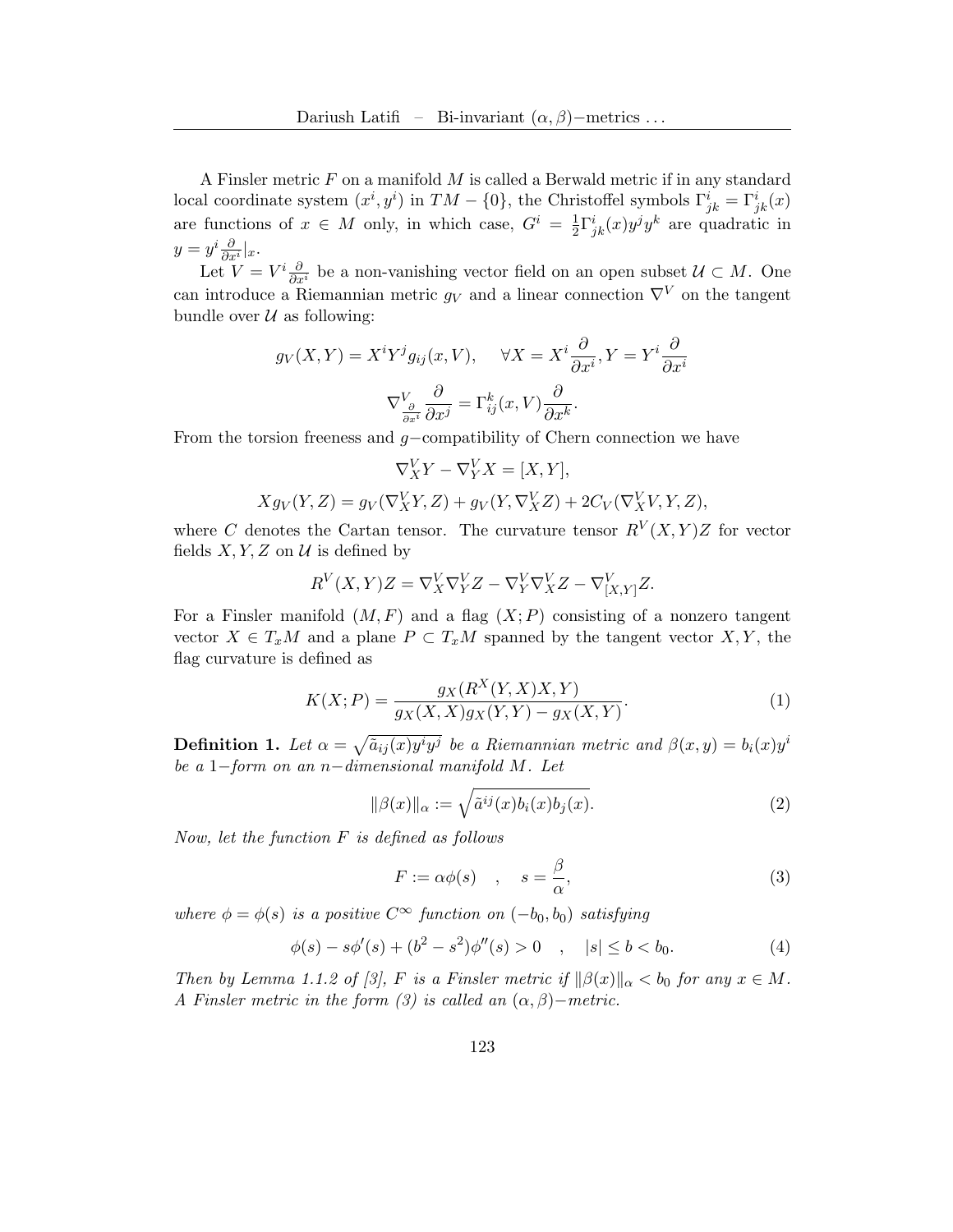The Riemannian metric  $\tilde{a}$  induces an inner product on any cotangent space  $T_x^*M$ such that  $\langle dx^i(x), dx^j(x) \rangle = \tilde{a}^{ij}(x)$ . The induced inner product on  $T_x^*M$  induce a linear isomorphism between  $T_x^*M$  and  $T_xM$ . Then the 1-form  $\beta$  corresponds to a vector field  $X$  on  $M$  such that

$$
\tilde{a}(y, \tilde{X}(x)) = \beta(x, y). \tag{5}
$$

Also we have  $\|\beta(x)\|_{\alpha} = \|\tilde{X}(x)\|_{\alpha}$  (for more details see [\[4\]](#page-9-4) and [\[17\]](#page-10-5)). Therefore we can write  $(\alpha, \beta)$ −metrics as follows:

$$
F(x,y) = \alpha(x,y)\phi(\frac{\tilde{a}(\tilde{X}(x),y)}{\alpha(x,y)}),
$$
\n(6)

where for any  $x \in M$ ,  $\sqrt{\tilde{a}(\tilde{X}(x), \tilde{X}(x))} = ||\tilde{X}(x)||_{\alpha} < b_0$ .

Let G be a connected Lie group with Lie algebra  $g = T_eG$ . A Finsler function  $F: TG \longrightarrow R_+$  on Lie group G is called left-invariant if

$$
F(x,y) = F(L_a(x), (L_a)_{*x}(y)),
$$

for all  $a, x \in G$  and  $y \in T_xG$ . Similarly, a Finsler metric is right-invariant if each  $R_a: G \longrightarrow G$  is an isometry. A Finsler metric on G that is both left-invariant and right-invariant is called bi-invariant. About the existence of bi-invariant Finsler metrics on compact Lie groups we refer to [\[6\]](#page-10-6)

Let  $G$  be a Lie group. Then there is a one-to-one correspondence between the left invariant Finsler metric on G and the Minkowski norm on g [\[5\]](#page-9-0).

In [\[1\]](#page-9-1) An and Deng studied invariant  $(\alpha, \beta)$ −metrics on homogeneous manifolds. Suppose  $\alpha = \sqrt{\tilde{a}_{ij}(x)y^i y^j}$  is an left invariant Riemannian metric on G and

$$
X \in V_{\alpha} = \{ X \in \mathfrak{g} | \langle X, X \rangle < b_0^2, \forall h \in H \},
$$

then the invariant 1-form  $\beta = \beta(x, y)$  on G corresponding to X satisfies  $\|\beta\|_{\alpha} =$  $\sqrt{\tilde{a}^{ij}b_ib_j} < b_0$ . If  $\phi = \phi(s)$  is a  $C^{\infty}$  positive function on the symmetric open interval  $I = (-b_0, b_0)$  satisfies

$$
\phi(s) - s\phi'(s) + (b^2 - s^2)\phi''(s) > 0 \quad ,
$$

where s and b are arbitrary numbers with  $|s| \leq b < b_0$ , then  $F = \alpha \phi(\frac{\beta}{\alpha})$  $\frac{\beta}{\alpha}$ ) is an invariant  $(\alpha, \beta)$  – metric on G.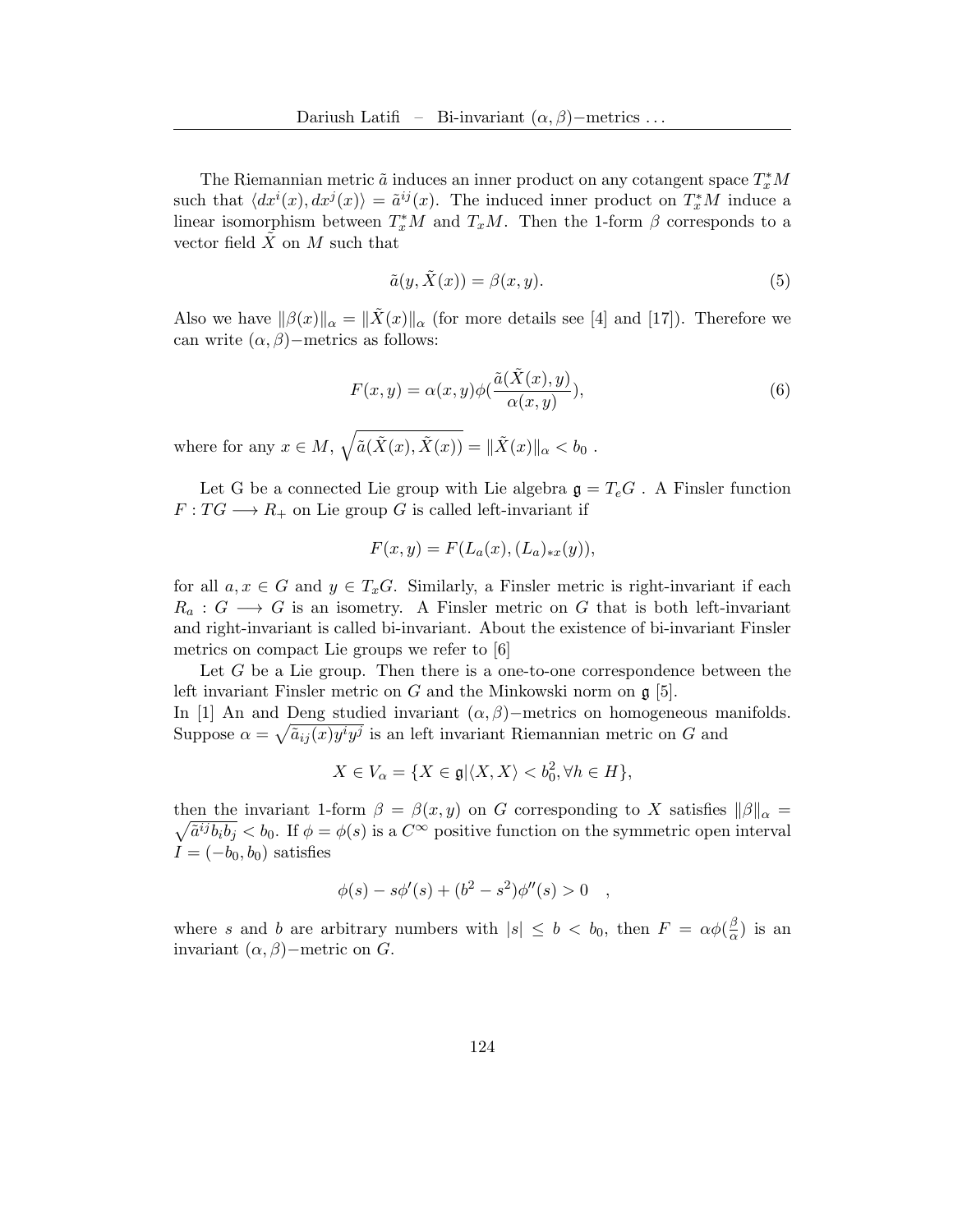## 3. BI-INVARIANT  $(\alpha, \beta)$ −METRICS ON LIE GROUPS

The following theorem is a simple reformation of the well-known characterization of  $(\alpha, \beta)$ −metrics being Berwald.

<span id="page-4-0"></span>**Proposition 1.** Let G be a Lie group with a left invariant  $(\alpha, \beta)$ -metric F defined by the Riemannian metric  $\tilde{a} = \tilde{a}_{ij} dx^i \otimes dx^j$  and the vector field X. Then the  $(\alpha, \beta)$ metric F is of Berwald type if and only if adx is skew-adjoint with respect to  $\tilde{a}$  and  $\tilde{a}(X,[\mathfrak{g},\mathfrak{g}])=0.$ 

Proof: The proof is similar to the Randers space case  $[10]$ .

**Corollary 1.** Let G be a Lie group with a left invariant  $(\alpha, \beta)$ -metric F defined by the Riemannian metric  $\tilde{a} = \tilde{a}_{ij} dx^i \otimes dx^j$  and the vector field X. If the  $(\alpha, \beta)$ -metric F is of Berwald type then the one-parameter subgroup  $t \longrightarrow \exp(tX)$  is a geodesic of  $F$ .

Proof: The corollary is a consequence of Proposition [1](#page-4-0) and Theorem 3.1 of [\[9\]](#page-10-2).  $\Box$ 

A geodesic  $\gamma(t)$  through the origin o of  $M = G/H$  is called homogeneous if it is an orbit of one-parameter subgroup of  $G$ , that is

$$
\gamma(t) = \exp(tZ)(o), \quad t \in R,
$$

where  $Z$  is a nonzero vector in the Lie algebra  $\mathfrak g$  of  $G$ . For results on homogeneous geodesics in homogeneous Finsler manifolds we refer to [\[9\]](#page-10-2).

Some Lie groups may posses a  $(\alpha, \beta)$ −metrics which is invariant not only under left translation but also under right translation. In the following theorem with an elementary proof we show that bi-invariant  $(\alpha, \beta)$ −metrics are of Berwald type.

**Theorem 2.** Let G be a Lie group with a bi-invariant  $(\alpha, \beta)$ -metric F defined by the Riemannian metric  $\tilde{a} = \tilde{a}_{ij} dx^i \otimes dx^j$  and the vector field X such that  $\phi'(r) \neq 0$ . Then the  $(\alpha, \beta)$  – metric F is of Berwald type.

Proof: Let  $F(x,y) = \alpha(x,y) \phi \left( \frac{\tilde{\alpha}(X(x),y)}{\alpha(x,y)} \right)$  $\left(\frac{X(x),y)}{\alpha(x,y)}\right)$ , by using the formula

$$
g_y(u, v) = \frac{1}{2} \frac{\partial^2}{\partial t \partial s} F^2(y + su + tv)|_{s=t=0},
$$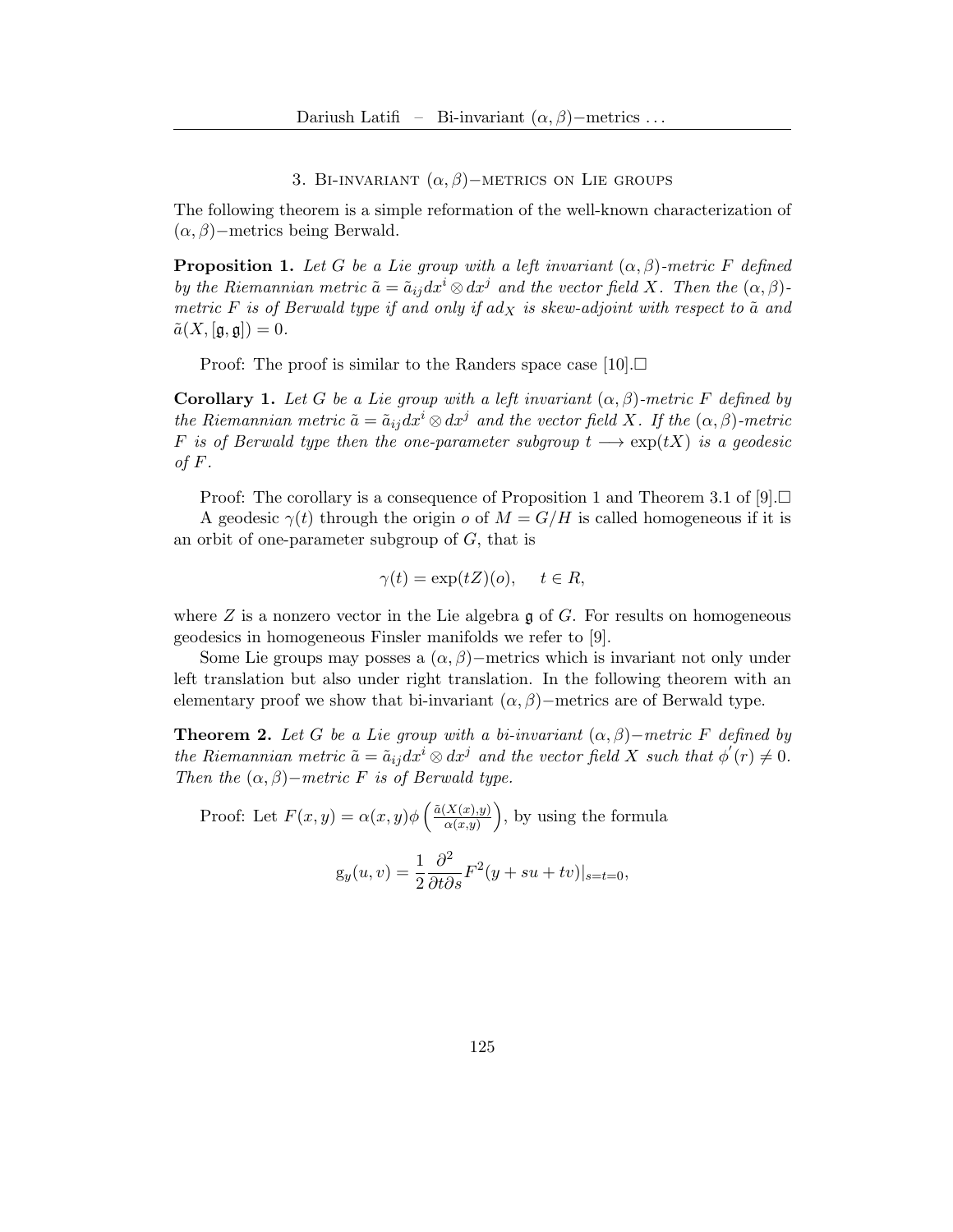and some computation for the  $(\alpha, \beta)$ −metric F we get

$$
g_y(u, v) = \tilde{a}(u, v)\phi^2(r) + \tilde{a}(y, u)\phi(r)\phi'(r)\left(\frac{\tilde{a}(X, v)}{\sqrt{\tilde{a}(y, y)}} - \frac{\tilde{a}(X, y)\tilde{a}(y, v)}{(\tilde{a}(y, y))^\frac{3}{2}}\right) + \left((\phi'(r))^2 + \phi(r)\phi''(r)\right)\left(\frac{\tilde{a}(X, v)}{\sqrt{\tilde{a}(y, y)}} - \frac{\tilde{a}(X, y)\tilde{a}(y, v)}{(\tilde{a}(y, y))^\frac{3}{2}}\right) \times \left(\tilde{a}(X, u)\sqrt{\tilde{a}(y, y)} - \frac{\tilde{a}(y, u)\tilde{a}(X, y)}{\sqrt{\tilde{a}(y, y)}}\right) + \frac{\phi(r)\phi'(r)}{\sqrt{\tilde{a}(y, y)}}\left(\tilde{a}(X, u)\tilde{a}(y, v) - \tilde{a}(u, v)\tilde{a}(X, y)\right),
$$
\n(7)

where  $r = \frac{\tilde{a}(X,y)}{\sqrt{\tilde{a}(y,y)}}$ . So for any  $y, z \in \mathfrak{g}$  we have

$$
g_y(y,[y,z]) = \tilde{a}(y,[y,z]) \Big( \phi^2(r) - \phi(r)\phi'(r)r \Big) + \tilde{a}(X,[y,z]) \Big( \phi'(r)F(y) \Big).
$$
 (8)

Since  $\tilde{a}$  is bi-invariant  $\tilde{a}(y,[y,z]) = 0$  and  $ad(x)$  is skew adjoint for every  $x \in \mathfrak{g}$ . Since F is bi-invariant  $g_y(y,[y,z]) = 0$  [\[9\]](#page-10-2). So from (8) we get  $\tilde{a}(X,[y,z]) = 0$  for all  $y, z \in \mathfrak{g}$ . Therefore by Proposition [1](#page-4-0) we see that  $(G, F)$  is of Berwald type.

**Corollary 3.** Let G be a Lie group with a bi-invariant  $(\alpha, \beta)$ -metric F defined by the Riemannian metric  $\tilde{a} = \tilde{a}_{ij} dx^i \otimes dx^j$  and the vector field X such that  $\phi'(r) \neq 0$ , then

- (a) The Chern connection of  $(G, F)$  is given by  $\nabla_Y Z = \frac{1}{2}$  $\frac{1}{2}[Y,Z]$  for all  $Y,Z \in \mathfrak{g}$ .
- (b) The geodesics of  $(G, F)$  starting at e are the one-parameter subgroup of  $G$ .

**Theorem 4.** Let G be a Lie group with a bi-invariant  $(\alpha, \beta)$ -metric F defined by the Riemannian metric  $\tilde{a} = \tilde{a}_{ij} dx^i \otimes dx^j$  and the vector field X such that  $\phi'(r) \neq 0$ . Let  $(P, y)$  be a flag in  $\mathfrak g$  such that  $\{y, u\}$  is an orthonormal basis of P with respect to  $\tilde{a} = \tilde{a}_{ij} dx^i \otimes dx^j$ . Then the flag curvature of the flag  $(P, y)$  in  $\mathfrak g$  is given by

$$
K(P, y) = \left(\frac{\phi(r) - \phi'(r)\tilde{a}(X, y)}{4\phi^2(r)\psi}\right) || [u, y] ||^2
$$

where  $\| [u, y] \|$  denotes the norm of  $[u, y]$  with respect to  $\tilde{a} = \tilde{a}_{ij} dx^i \otimes dx^j$ , and  $r = \tilde{a}(X, y)$  and  $\psi = \phi(r) + \phi''(r)r^2 - \phi'(r)r$ .

Proof: By Corollary 3,  $\nabla_Y Z = \frac{1}{2}$  $\frac{1}{2}[Y, Z]$ , hence by the definition of the curvature we obtain

$$
R(v, w)z = -\frac{1}{4}[[v, w], z],
$$
\n(9)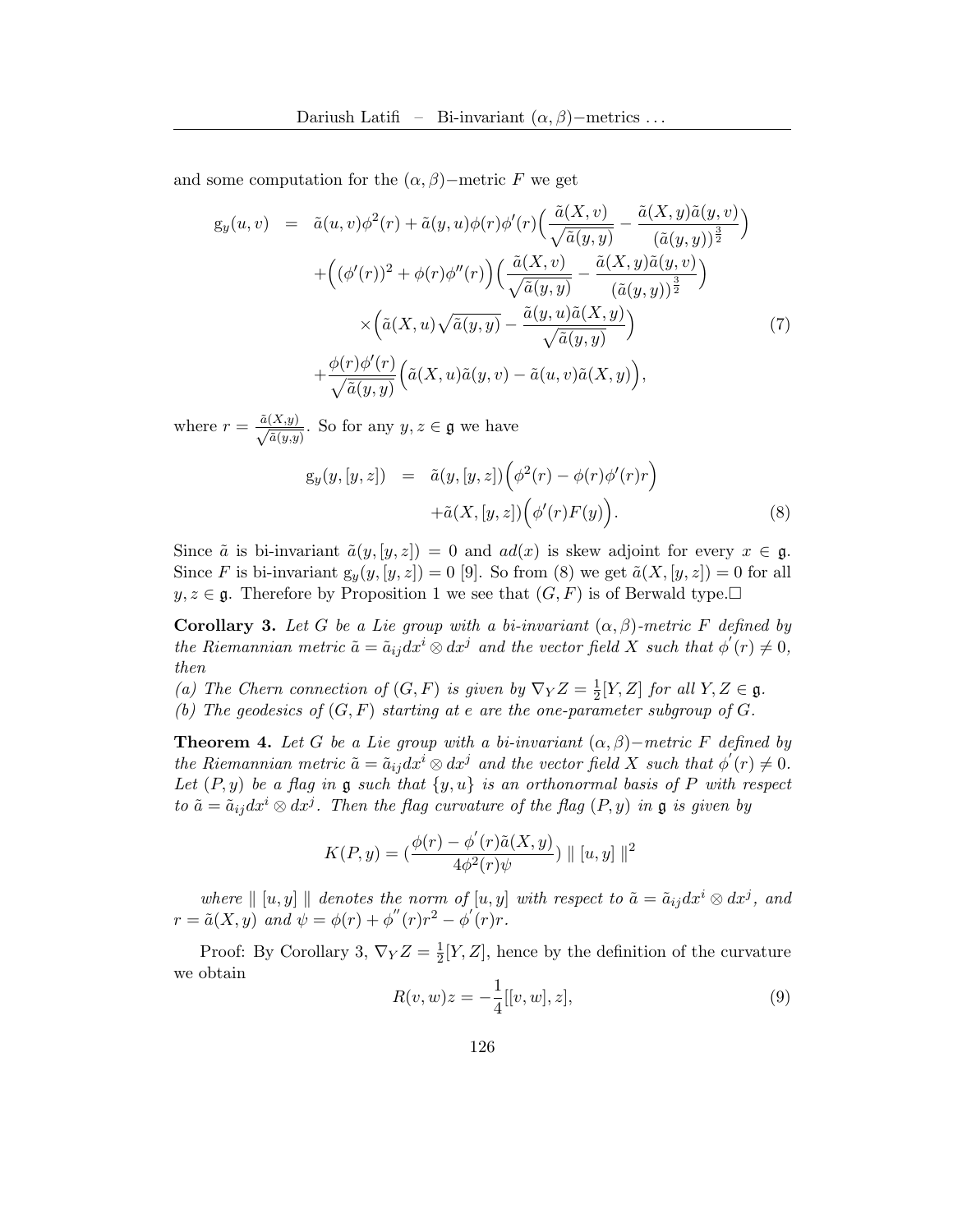for any  $v, w, z \in \mathfrak{g}$ . Also for the flag curvature we have

$$
K(P, y) = \frac{g_y(R(u, y)y, u)}{g_y(y, y)g_y(u, u) - g_y^2(y, u)}.
$$
\n(10)

According to the formula (7) we have

$$
g_y(y, y) = \phi^2(r) = F^2(y) \tag{11}
$$

$$
g_y(u, u) = \phi^2(r) + ((\phi'(r))^2 + \phi(r)\phi''(r)) \tilde{a}^2(X, u) - \phi(r)\phi'(r)\tilde{a}(X, y)
$$
 (12)

$$
g_y(y, u) = \phi(r)\phi'(r)\tilde{a}(X, u) \tag{13}
$$

$$
g_y(R(u,y)y, u) = \tilde{a}(R(u,y)y, u)\phi^2(r) + \tilde{a}(y, R(u,y)y)\tilde{a}(X, u)\phi(r)\phi'(r)
$$
  
+ 
$$
\left((\phi'(r))^2 + \phi(r)\phi''(r)\right)\tilde{a}(X, u)(\tilde{a}(X, R(v,w)z) - \tilde{a}(y, R(v,w)z)\tilde{a}(X, y))
$$
  
- 
$$
\phi(r)\phi'(r)\tilde{a}(R(v,w)z, u)\tilde{a}(X, y).
$$
 (14)

Substituting  $(9)$ ,  $(11)$ ,  $(12)$ ,  $(13)$ ,  $(14)$  in equation  $(10)$  completes the proof.

For results on flag curvature of invariant  $(\alpha, \beta)$ −metrics on homogeneous manifolds we refer to [\[15,](#page-10-7) [17\]](#page-10-5). A Finsler space with Finsler function:

 $F(x, y) = \alpha(x, y) + \beta(x, y)$ 

is called a Randers space [\[8,](#page-10-8) [12,](#page-10-9) [16\]](#page-10-10). In [\[10\]](#page-10-1) the author gives an explicit formula for the flag curvature of bi-invariant Rander metrics. In the following corollary we improve this formula.

**Remark 1.** Let G be a Lie group with a bi-invariant Randers metric F defined by the Riemannian metric  $\tilde{a} = \tilde{a}_{ij} dx^{i} \otimes dx^{j}$  and the vector field X. Let  $(P, y)$  be a flag in **g** such that  $\{y, u\}$  is an orthonormal basis of P with respect to  $\tilde{a} = \tilde{a}_{ij} dx^i \otimes dx^j$ . Then the flag curvature of the flag  $(P, y)$  in  $\mathfrak g$  is given by

$$
K(P,y) = \frac{1}{(1 + a(X,y))^2} \frac{1}{4} || [u, y] ||^2
$$

where  $\Vert [u, y] \Vert$  denotes the norm of  $[u, y]$  with respect to  $\tilde{a} = \tilde{a}_{ij} dx^{i} \otimes dx^{j}$ .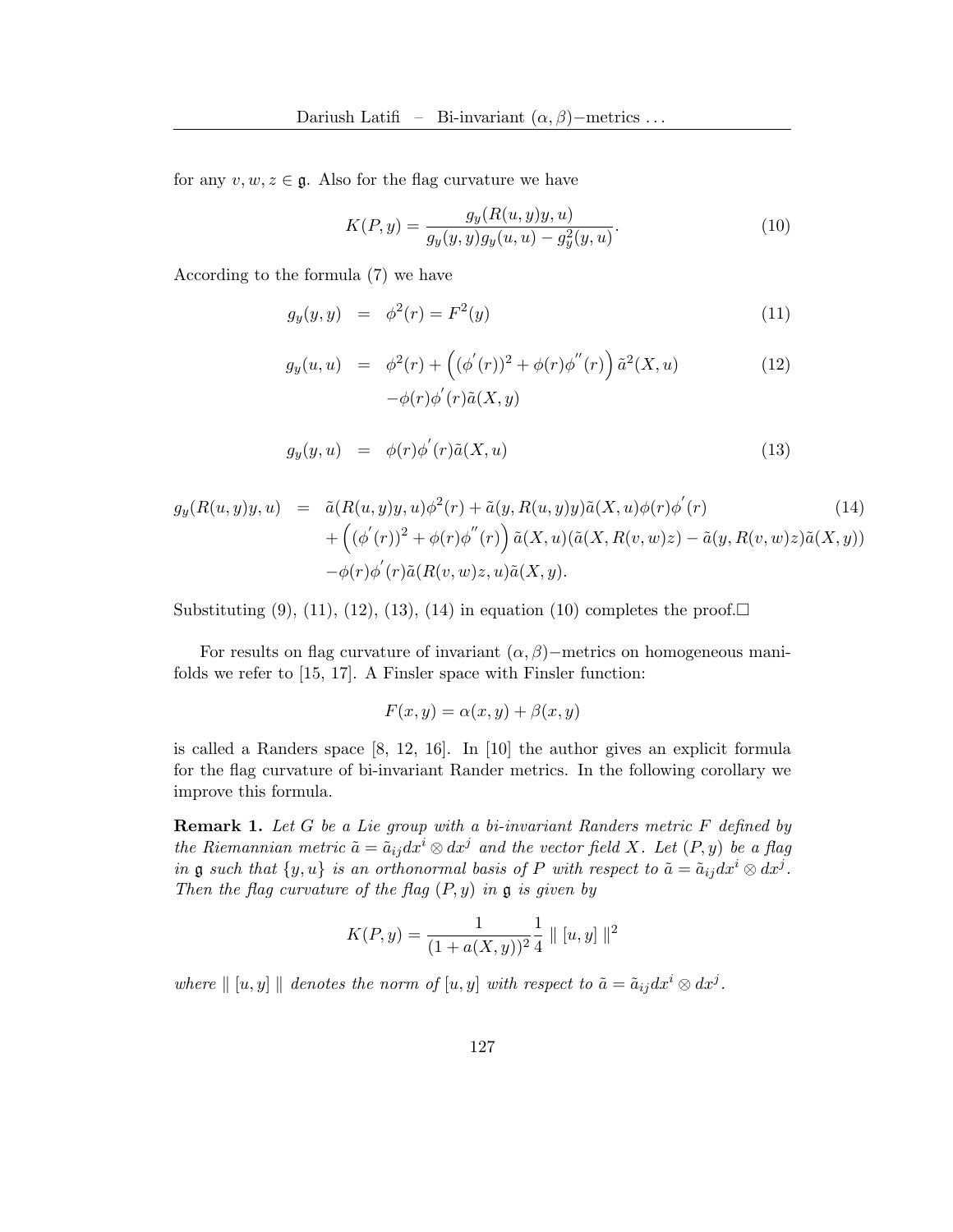We note that if the Randers space  $(G, F)$  is Riemannian, i.e.  $X = 0$ , then the above formula for the flag curvature is just the formula for the sectional curvature of a bi-invariant Riemannian metric [\[14\]](#page-10-11)

$$
K(u, y) = \frac{1}{4} || [u, y] ||^2
$$

A Finsler space having the Finsler function:

$$
F(x,y) = \frac{\alpha^2(x,y)}{\beta(x,y)}
$$

is called a Kropina space [\[1,](#page-9-1) [3\]](#page-9-3).

Remark 2. Let G be a Lie group with a bi-invariant Kropina metric F defined by the Riemannian metric  $\tilde{a} = \tilde{a}_{ij} dx^i \otimes dx^j$  and the vector field X. Let  $(P, y)$  be a flag in **g** such that  $\{y, u\}$  is an orthonormal basis of P with respect to  $\tilde{a} = \tilde{a}_{ij} dx^i \otimes dx^j$ . Then the flag curvature of the flag  $(P, y)$  in  $\mathfrak g$  is given by

$$
K(P, y) = \frac{1}{8}\tilde{a}^{2}(X, y) \| [u, y] \|^{2}
$$

where  $\| [u, y] \|$  denotes the norm of  $[u, y]$  with respect to  $\tilde{a} = \tilde{a}_{ij} dx^i \otimes dx^j$ .

A Finsler space having the Finsler function:

$$
F(x,y) = \frac{\alpha^{2}(x,y)}{\alpha(x,y) - \beta(x,y)}
$$

is called a Matsumoto space [\[1,](#page-9-1) [13\]](#page-10-12)

**Remark 3.** Let G be a Lie group with a bi-invariant Matsumoto metric  $F$  defined by the Riemannian metric  $\tilde{a} = \tilde{a}_{ij} dx^i \otimes dx^j$  and the vector field X. Let  $(P, y)$  be a flag in **g** such that  $\{y, u\}$  is an orthonormal basis of P with respect to  $\tilde{a} = \tilde{a}_{ij} dx^i \otimes dx^j$ . Then the flag curvature of the flag  $(P, y)$  in  $\mathfrak g$  is given by

$$
K(P,y) = \frac{(1 - \tilde{a}(X,y))^3 (1 - 2\tilde{a}(X,y))}{16\tilde{a}^2 (X,y) - 12\tilde{a}(X,y) + 4} || [u, y] ||^2
$$

where  $\| [u, y] \|$  denotes the norm of  $[u, y]$  with respect to  $\tilde{a} = \tilde{a}_{ij} dx^i \otimes dx^j$ .

In the following a necessary and sufficient condition that left invariant  $(\alpha, \beta)$ −metrics on Lie groups are bi-invariant is given.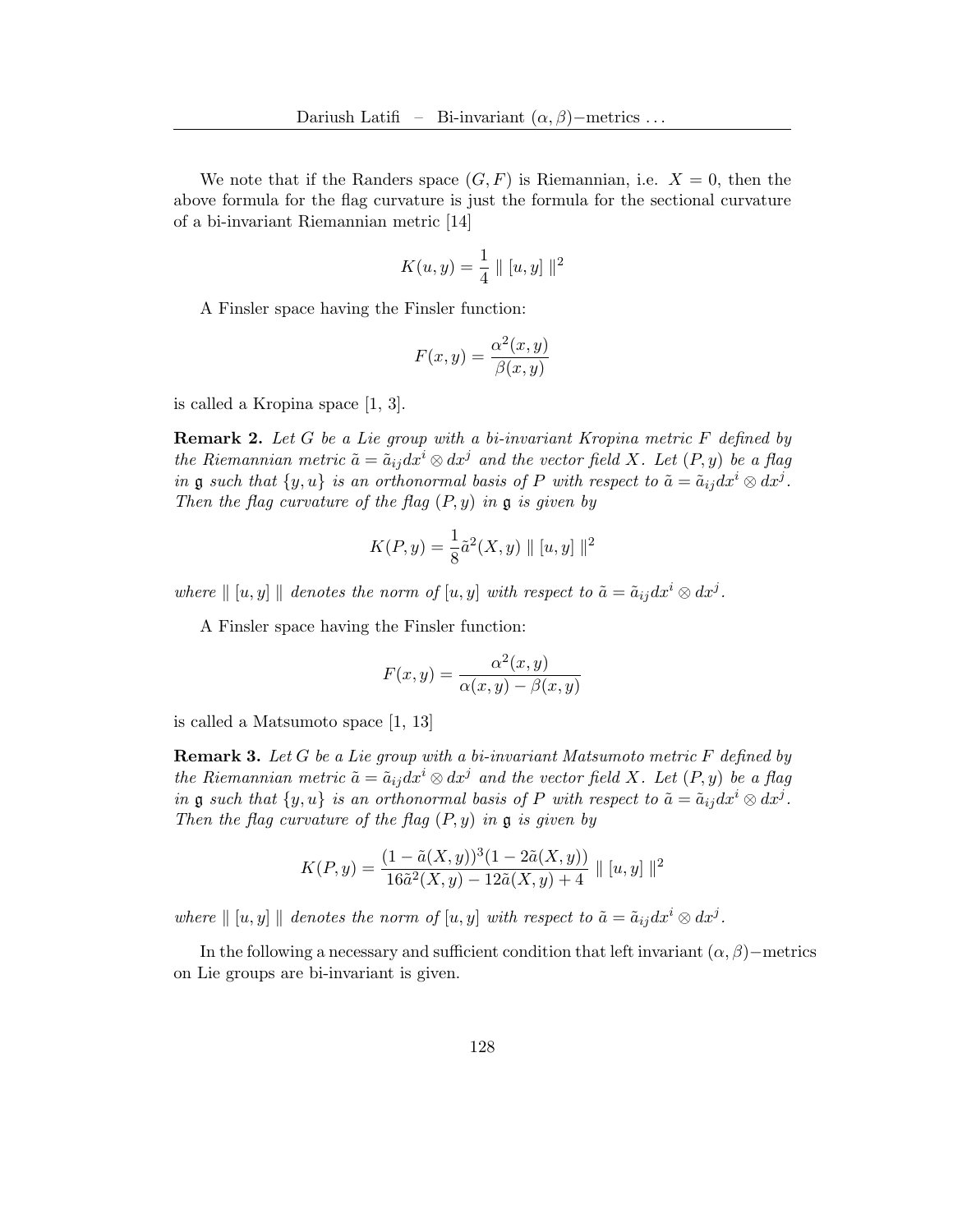**Theorem 5.** Let G be a connected Lie group with a left invariant  $(\alpha, \beta)$ –metric F defined by the Riemannian metric  $\tilde{a} = \tilde{a}_{ij} dx^{i} \otimes dx^{j}$  and the vector field X such that  $\phi^{'}(r) \neq 0$ . Then the  $(\alpha, \beta)$ -metric F is right invariant, hence bi-invariant if and only if  $ad(x)$  is skew-adjoint with respect to the  $\tilde{a} = \tilde{a}_{ij} dx^i \otimes dx^j$  for every  $x \in \mathfrak{g}$  and  $\tilde{a}(X,[\mathfrak{g},\mathfrak{g}])=0.$ 

Proof: Suppose that  $ad(x)$  is skew-adjoint for every  $x \in \mathfrak{g}$  and  $\tilde{a}(X,[\mathfrak{g},\mathfrak{g}])=0$ . We show that the left invariant  $(\alpha, \beta)$ −metric F is also right invariant. We note, by using Theorem 2 that  $(G, F)$  is of Berwald type. According to the formula (7) we get

$$
g_y([z, u], v) = \left(\phi^2(r) - \phi(r)\phi'(r)r\right)\tilde{a}([z, u], v) + \left(\phi(r)\phi'(r) - (\phi'(r)^2 + \phi(r)\phi''(r))r\right)\left(\frac{\tilde{a}(X, v)}{\sqrt{\tilde{a}(y, y)}} - \frac{\tilde{a}(y, v)}{\tilde{a}(y, y)}r\right)\tilde{a}([z, u], y),
$$
\n(15)

and

$$
g_y([z,v],u) = \left(\phi^2(r) - \phi(r)\phi'(r)r\right)\tilde{a}([z,v],u) + \left(\phi(r)\phi'(r) - (\phi'(r)^2 + \phi(r)\phi''(r))r\right)\left(\frac{\tilde{a}(X,u)}{\sqrt{\tilde{a}(y,y)}} - \frac{\tilde{a}(y,u)}{\tilde{a}(y,y)}r\right)\tilde{a}([z,v],y).
$$
\n(16)

Now by using the definition

$$
C_y(z, u, v) = \frac{1}{2} \frac{d}{dt} [g_{y+tv}(z, u)]|_{t=0},
$$

for the Cartan tensor we get

$$
2C_y([z, y], u, v) = \left( \phi(r)\phi'(r) - (\phi'(r)^2 + \phi(r)\phi''(r))r \right) \left( \frac{\tilde{a}(X, v)}{\sqrt{\tilde{a}(y, y)}} - \frac{\tilde{a}(y, v)}{\tilde{a}(y, y)}r \right) \tilde{a}([z, y], u) + \left( \phi(r)\phi'(r) - (\phi'(r)^2 + \phi(r)\phi''(r))r \right) \left( \frac{\tilde{a}(X, u)}{\sqrt{\tilde{a}(y, y)}} - \frac{\tilde{a}(y, u)}{\tilde{a}(y, y)}r \right) \tilde{a}([z, y], v).
$$

Therefore

$$
g_y([z, u], v) + g_y(u, [z, v]) + 2C_y([z, y], u, v) =
$$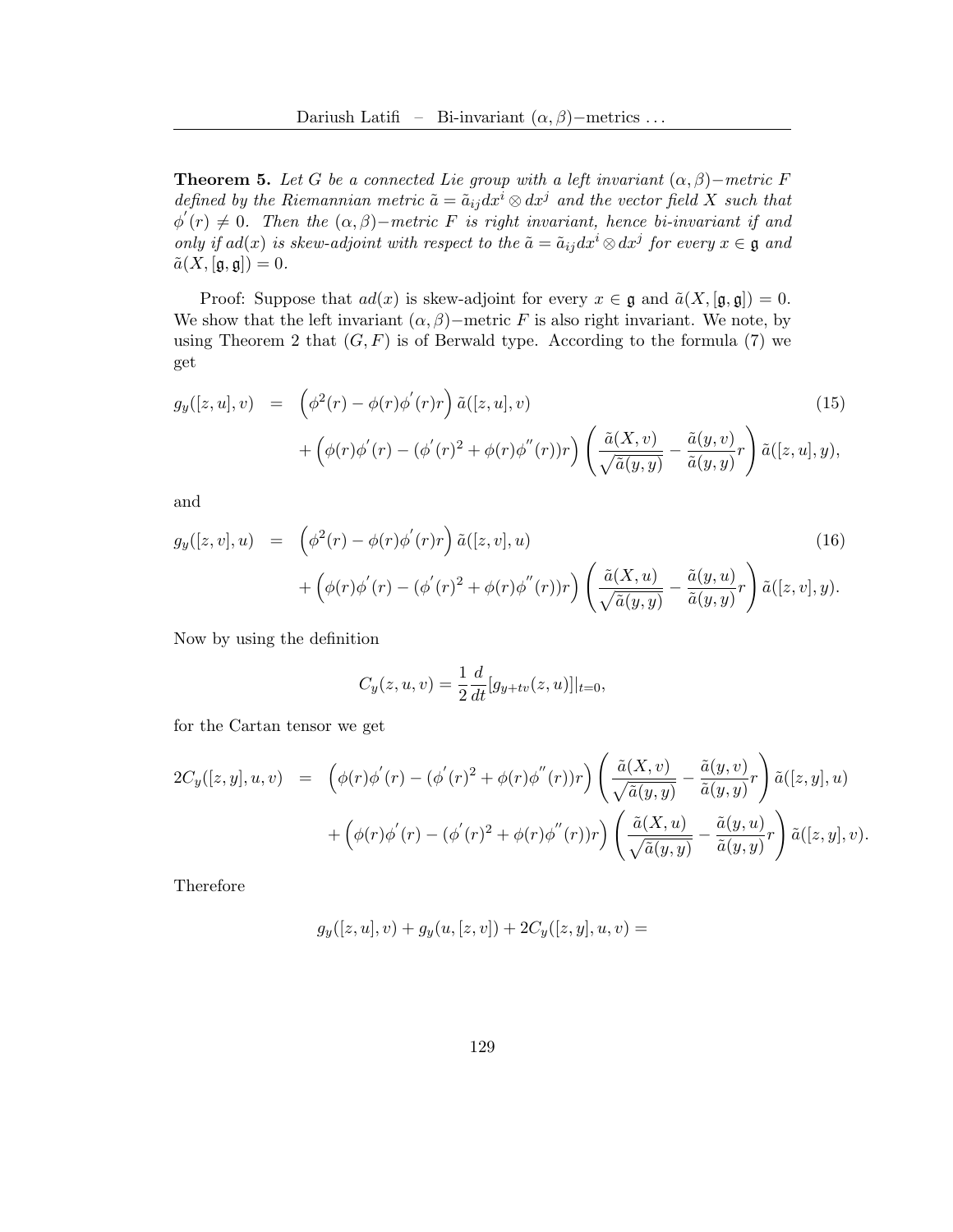$$
(a([z, u], y) + a([z, y], u)) \left( \phi(r) \phi'(r) - (\phi'(r)^2 + \phi(r) \phi''(r))r \right) \left( \frac{a(X, v)}{\sqrt{a(y, y)}} - \frac{a(v, y)}{a(y, y)}r \right) + (a([z, v], y) + a([z, y], v)) \left( \phi(r) \phi'(r) - (\phi'(r)^2 + \phi(r) \phi''(r))r \right) \left( \frac{a(X, u)}{\sqrt{a(y, y)}} - \frac{a(u, y)}{a(y, y)}r \right) + (a([z, u], v) + a(u, [z, v])) \left( \phi^2(r) - \phi(r) \phi'(r)r \right).
$$

Since  $ad(x)$  is skew-adjoint for every  $x \in \mathfrak{g}$  we have

$$
g_y([z, u], v) + g_y(u, [z, v]) + 2C_y([z, y], u, v) = 0.
$$

Now, we consider the function

$$
\psi(t) = g_{Ad(\exp(tz))y}(Ad(\exp(tz))u, Ad(\exp(tz)v)).
$$

Taking the derivative with respect to t, we see that  $\psi'(t) = 0$  therefor  $\psi(t) = \psi(0)$ ,  $\forall t \in R$ . Since G is connected we have

$$
g_y(u, v) = g_{Ad(g)y}(Ad(g)u, Ad(g)v), \quad \forall g \in G.
$$

Using the formula  $F(y) = \sqrt{g_y(y, y)}$ , we have  $F(\text{Ad}(g)u) = F(u)$  for all  $g \in G$ ,  $u \in \mathfrak{g}$ . Therefore

$$
F((R_{g^{-1}})_*u) = F(u), \quad \forall g \in G, u \in \mathfrak{g}.
$$

 $\Box$ 

#### **REFERENCES**

<span id="page-9-1"></span>[1] H. An, S. Deng, *Invariant*  $(\alpha, \beta)$ −metrics on homogeneous manifolds, Monatsh Math. 154 (2008) 89-102.

<span id="page-9-2"></span>[2] D. Bao, S. S. Chern and Z. Shen, An Introduction to Riemann-Finsler geometry, Springer-Verlag, New-York (2000)

<span id="page-9-3"></span>[3] S. S. Chern and Z. Shen, Riemann-Finsler geometry, Nankai Tracts in Mathematics, vol. 6 (World Scientific, 2005).

<span id="page-9-4"></span>[4] S. Deng and Z. Hou, Invariant Randers metrics on homogeneous manifolds, J. Phys. A: Math. Gen. 37 (2004) 4353-4360. Corrigendum, J. Phys. A, 39(18):5249–5250, 2006.

<span id="page-9-0"></span>[5] S. Deng, Z. Hou, Invariant Finsler metrics on homogeneous manifolds, J. Phy. A: Math. Gen. 37 (2004) 8245-8253.